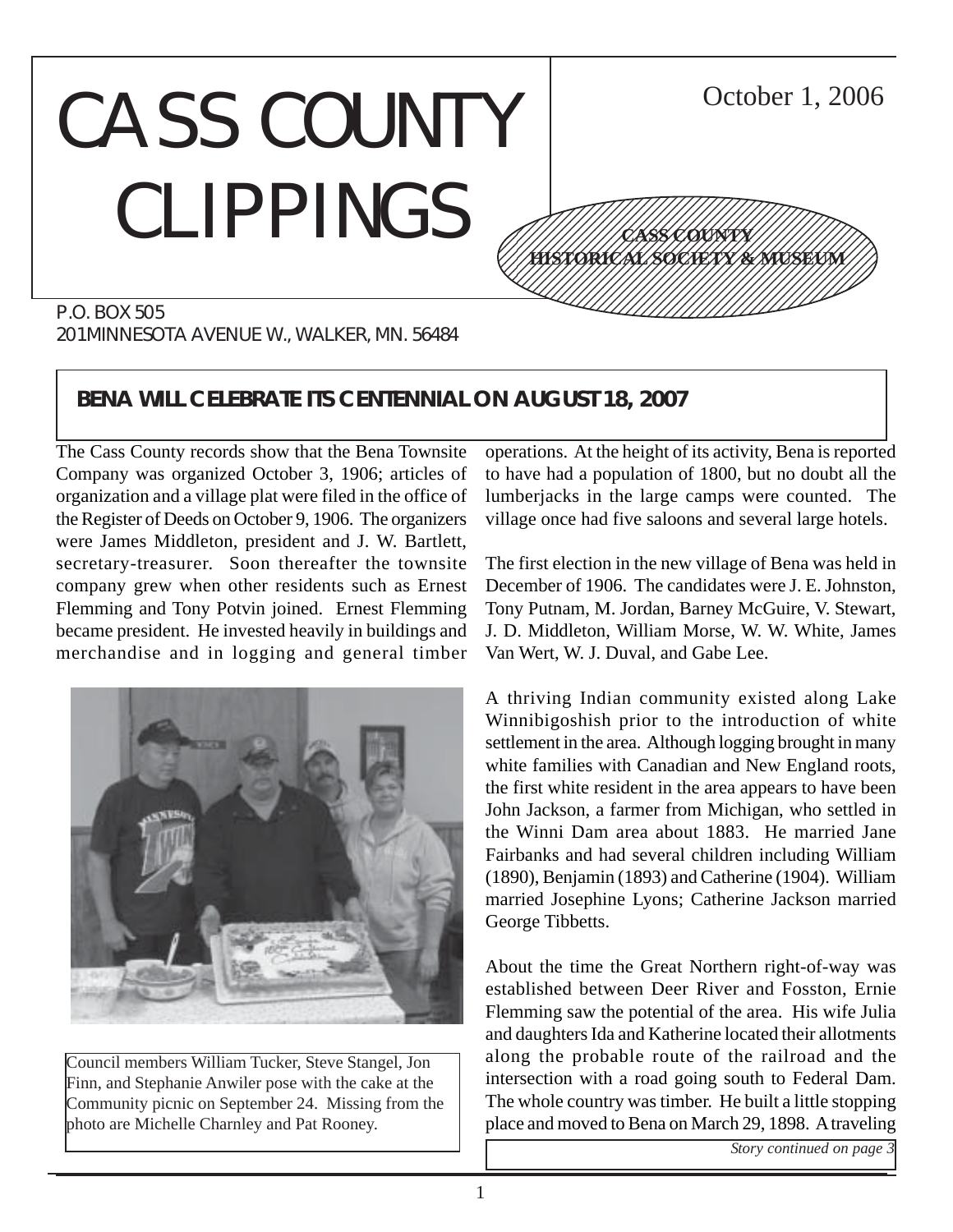#### $1$  9  $\pm$  9  $\pm$  9  $\pm$  9  $\pm$  9  $\pm$  9  $\pm$  9  $\pm$  9  $\pm$  9  $\pm$  9  $\pm$  9  $\pm$  9  $\pm$  9  $\pm$  9  $\pm$  9  $\pm$  9  $\pm$  9  $\pm$  9  $\pm$  9  $\pm$  9  $\pm$  9  $\pm$  9  $\pm$  9  $\pm$  9  $\pm$  9  $\pm$  9  $\pm$  9  $\pm$  9  $\pm$  9  $\pm$  9  $\pm$  9  $\pm$  **Cass County Receives Fantastic Gifts**  $\blacksquare$

This past winter we received a complimentary volume of The Northern Pacific in Minnesota from author, John C. Luecke. He visited us several times for information and photographs of the railroad which passed through our county.

123456789012345678901234567890121234567890123456789012345678901212345678901234567890123456789 123456789012345678901234567890121234567890123456789012345678901212345678901234567890123456789

123456789012345678901234567890121234567890123456789012345678901212345678901234567890123456789  $1$  9  $\pm$  9  $\pm$  9  $\pm$  9  $\pm$  9  $\pm$  9  $\pm$  9  $\pm$  9  $\pm$  9  $\pm$  9  $\pm$  9  $\pm$  9  $\pm$  9  $\pm$  9  $\pm$  9  $\pm$  9  $\pm$  9  $\pm$  9  $\pm$  9  $\pm$  9  $\pm$  9  $\pm$  9  $\pm$  9  $\pm$  9  $\pm$  9  $\pm$  9  $\pm$  9  $\pm$  9  $\pm$  9  $\pm$  9  $\pm$  9  $\pm$  123456789012345678901234567890121234567890123456789012345678901212345678901234567890123456789 12345678901234567890123456789012345678901234567890123456789012345678901234567890123456789012345678901234567890

This has been a summer of surprises! Tom Williams looked over our research library and found a few books missing. He brought in Minnesota Logging Railroads; The Great Northern Railway History; and two volumes of Minnesota in the Civil and Indian Wars, 1861-1865.

Roger Underwood, Underwood Family Foundation from Ames, Iowa sent us a check for \$250. He had done some research at the museum years ago and thought we could use some help.

The Eikenberry family of Ten Mile Lake has given \$5000 to the Cass County Historical Society in honor of their family's purchase of their lake property in 1926. The family is very interested in history and historical preservation and wants to assist the Society in its efforts in these areas. The money is earmarked for permanent display case glass and other permanent display items that are needed. Family members include Jo Eikenberry, Sacramento, CA; Sue and Dan Eikenberry, Ten Mile Lake; Linda Waage, Roseville, CA; John, Sarah, Julia and Ellie Eikenberry, Center Point, IA; and Allison Eikenberry, St. Paul.

The work is nearly finished and was needed to bring our antique showcases up-to-date. All the glass has beveled edges and the cases sparkle like diamonds. We are so grateful to the Eikenberry family.

We are incredibly indebted to these people for their generosity. The Society thanks you for your special gifts. Without you, the Society would not have the funds for these special projects.



## **Cass County Historical Society Board of Directors**

Eric Myhra Cecelia McKeig Audrey Chelberg Sandy Pauly Linda Anderson Diana Kramer

## **Cass County Research Center**

The research center is staffed by the Cass County Historical Society at the Cass County Museum in Waker. Someone is available to assist you in your research Tuesday-Friday from 10:00 - 5:00 from May 15-Sept 15. Research is also available by appointment through the winter. The research library, obit indexes, newspaper microfilm, and other archival materials are accessible for a \$10 research fee for non-members.

One of our immediate goals is to expand the microfilm collection of newspapers and census records as we have the only microfilm reader/printer available for public use in the county.

As of October 1st, Bev Sheldon had entered 10,793 obituaries into the Obit Excel file. Volunteers will be meeting again on a regular basis at the museum to read newspapers and abstract the pertinent information and put it on 3x5 index cards. More volunteers are needed as we have 50 years of newspapers to read to make our files current. Please call for information on dates and time. Volunteers are also needed to accession new items received in the last couple of years. This includes numbering each article and entering a description in the ledger, and helping to determine storage or placement in exhibits. Volunteers are also needed to file material into our archival collection. This involves completing a collection information form and determining which file to enter the information into.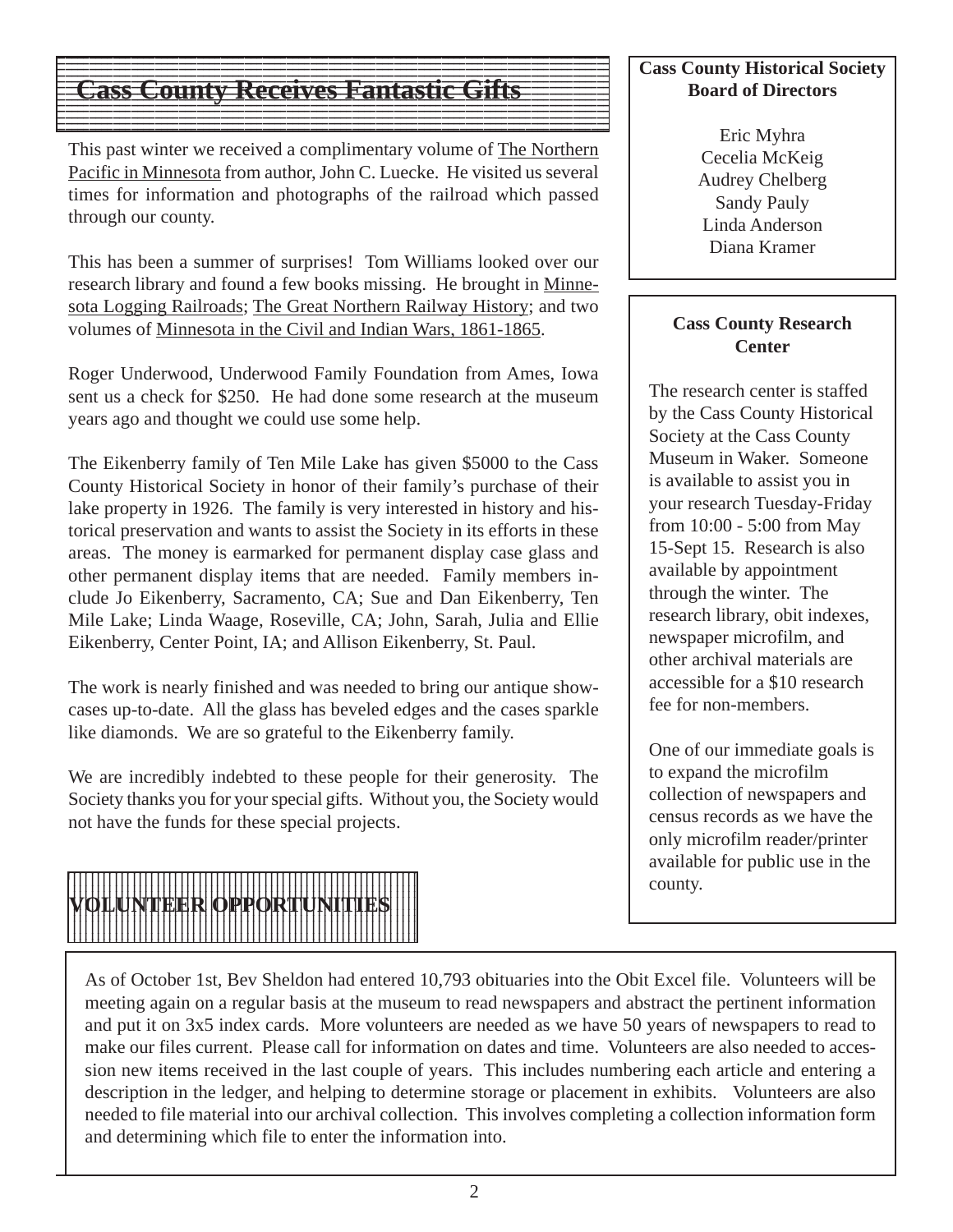correspondent of the *Cass Lake Independent* made a town visit in April of 1899. At Bena he found two wellstocked stores conducted by Ernest Flemming and by Tuller & Terpening, two good hotels, Cook Bros' sled manufacturing plant and two logging camps conducted by Lee West and Cook Bros. The surrounding area was mostly divided into Indian allotments. It was also the shipping point to the Winnibigoshish dam, and large quantities of freight were being shipped to that point via Bena.

The development of Bena was challenged by a group of business men when the Richards Land and Improvement Company filed articles of incorporation in 1904 just five miles west of Bena. It was the first case of its kind to occupy the attention of the local land office as both factions presented their case for the establishment of one townsite or the other. This makes interesting reading for anyone interested in the development of the area. Eventually, Ernest Flemming's group prevailed despite a challenge from Archdeacon Appleby of the Duluth Episcopal diocese and a letter to President Roosevelt protesting against the establishment of townsites adjacent to the lands of the Indian schools.

Bena held its first planning meeting for the celebration of the centennial in August and held a community picnic on Sunday, September  $24<sup>th</sup>$  where many people showed up and shared pictures and stories of Bena. There will be more meetings in the next months. The publication of a centennial book is planned as well. Cec McKeig and Renee Geving are gathering pictures and historical information for the book.

## **The First County Fairs**

The idea of a fair or an agricultural display may well have had its beginnings in the years between 1885 and 1898. Early records indicate that a 4th of July celebration was held at Pillager Lake in 1885 with five ox teams and two teams of horses providing the transportation. A few years later a community Thanksgiving was held at the Summer's home north of Pillager and several families brought some of their produce to help out with the meal and to exchange with other families. These early social gatherings probably gave rise to plans for the first Cass County Fair. In 1948, Edward Dorsey wrote that any history of the early period of Cass County must depend on the memories and advice of the so-called old timers. They were naturally the young people of the early day – the upstarts – the ones who caused grey heads to get greyer and whose elders wondered, "Where are we drifting"? According to these old timers, the **first county fair** took place in 1898. An article in the *Cass Lake Times* on



September 14, 1899, states: "October 5<sup>th</sup> and 6<sup>th</sup> are the dates set for the first fair in Cass County, and the place is Sylvan Lake," leaving no firm conclusion as to whether it was 1898 or 1899.

The location is more definite. The fair took place on the south shore of Sylvan Lake near the cottages of Land and Allen and the farm of Walter Fischer. The Sylvan Livestock Company had a place to house and care for work stock, and this was headed by a young man from Wisconsin, W. B. Jones. The barns,

four of them on this farm, were about 60' x 200' placed in a hollow square which provided a yard or paddock for the horses to exercise in and gave shelter from storms. Nearby and farther west were other barns, a root cellar, buggy and wagon shed, and then on the point extending into the lake was the home of Mr. and Mrs. Jones and their family. This home was the social center of the neighborhood and overflow crowds were cared for in the pavilion farther out on the point. This pavilion provided the needed space for the evening gatherings, dances, and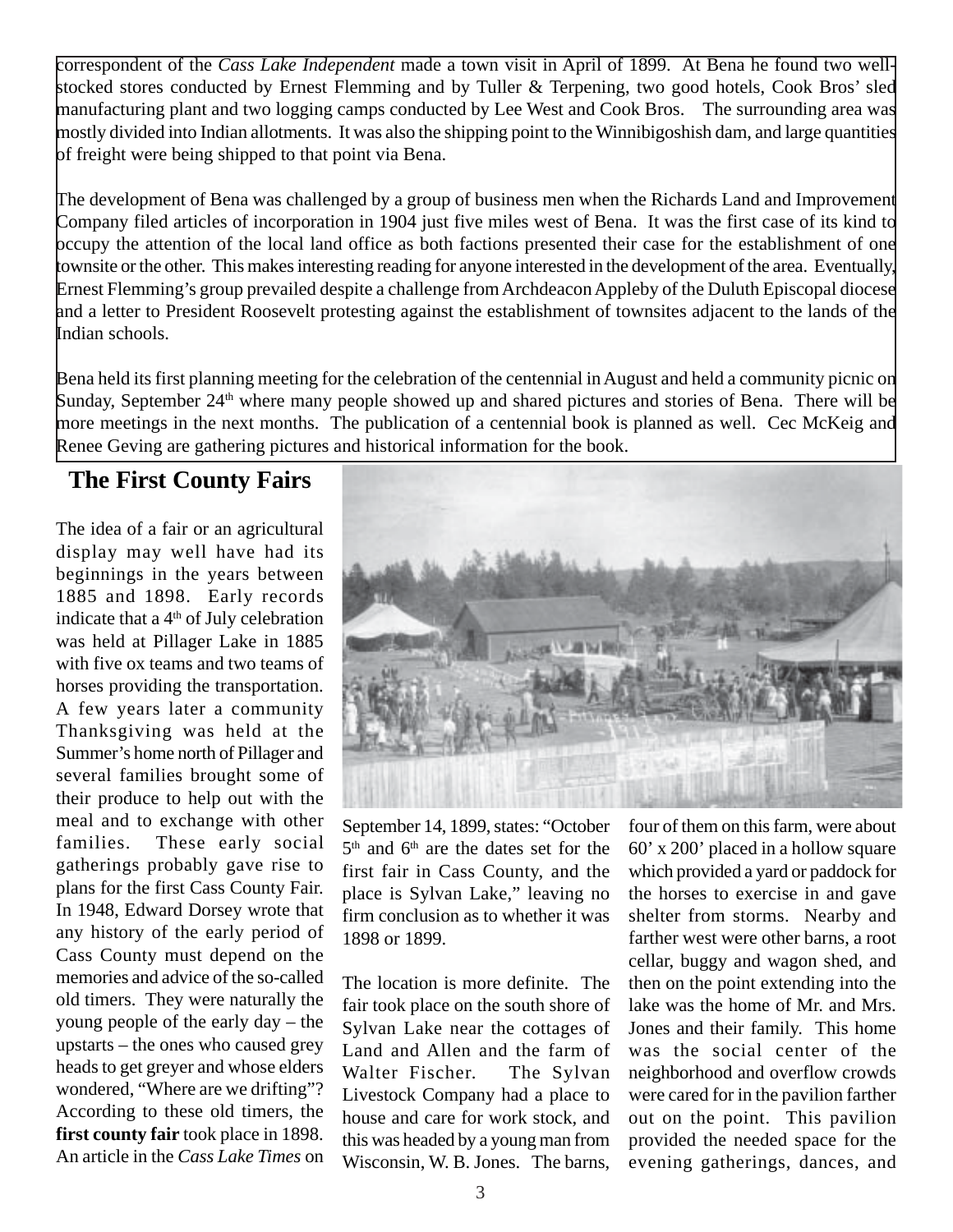other social activities. This was the setting for the first fair and for the next several fairs held at Sylvan Lake. The officers of the fair appear to have been W. B. Jones, president: A. G. Barnard, secretary; and W. T. McKeown, treasurer. Records at Walker show that the County Commissioners appropriated "\$100, or so much thereof as necessary to the Cass County for settlement of the Premium List".

Field crops were shown in the west shed or barn and the south shed housed the livestock. Sports and races were held either on the road leading to the farm or on the flat field south of the farmstead. George Ramsey and Ed Lasher were opponents in a wrestling match and horses belonging to Frank Hanscomb and Ed Lasher ran second and third in a race against none other than Martin Bragas' mule piloted by Ernest Whipple.

Crowds were fed through the hospitality of the Jones family and the labor of the Jones ladies. Seth Phillips was a judge and others assisted in supervising the exhibits and placing the blue ribbons. A Grand Ball followed in the evening with midnight lunch and more dancing to follow.

The pattern of the first year was followed until about 1904 or 1905 when rivalries began to bring about a change. The fair was held at Sylvan and the exhibits were displayed in the Methodist Church, the depot, store, and in the nearby barns. Seth Phillips and Peter Yde became officers later on.



About 1907 the fair moved to Pillager. Records do not show the "why". Perhaps it was due to space and facilities. During the earlier years C. D. Bacon had built and operated a merry-go-round and Cyrus Deavers and his boys had trained their race horses to compete with those of the Dorsey boys, the Ydes, and the Lashers.

When the fair came to Pillager under the guidance of Wm. Coe and E. P. Bacon, the habit of races and merrygo-rounds came along. Dan Moon built an up-to-date merry-go-round. Races were run parallel with the railroad tracks, and the exhibits were housed in the school, the old Methodist Church, the village hall or in small buildings on the present grounds. Livestock, if shown, were tied to posts or trees.

By 1910 the location had been secured and buildings went up. Crowds increased, exhibits improved, and tent shows became a new trend. S. E. Parks and Murray McNair were active in the period just before and following World War I. A Hawaiian orchestrya and a pavilion provided more space. George McClelland headed up a building program. There was always a push for more buildings, improvement of the grounds, better attractions and larger crowds. A free barbeque was the number one event

for several years presided over by Ted Prescott and his family.

In the late thirties, additional improvements were made under the leadership of Mr. Saterlie and then Sewell Britton. From 1940-1945, displays emphasized patriotic themes and the Army put on exhibits. The Cass County Agricultural Society incorporated in 1945. James Friary became its president and Earl LaPorte its secretary. Governor Luther Youngdahl attended the 1948 Fair.

*The Pillager Fair 1898-1948* was written and submitted to the Cass County Historical Society by Edward J. Dorsey, and is a part of the museum's archival collections. The photo of the 1913 Pillager Fair came from a manuscript by Lee Bennett entitled *Pillager - About Growing Up in a Small Town in Northern Minnesota*, donated to the Cass County Museum.

**The Cass County Historical Society meets on the second Tuesday of each month at 6:30 at the Museum. Two board members have moved out of the area thereby creating vacancies on the board. If you are interested in serving as a director, please contact us at 218-547-7251 and leave a message. A board member will contact you.**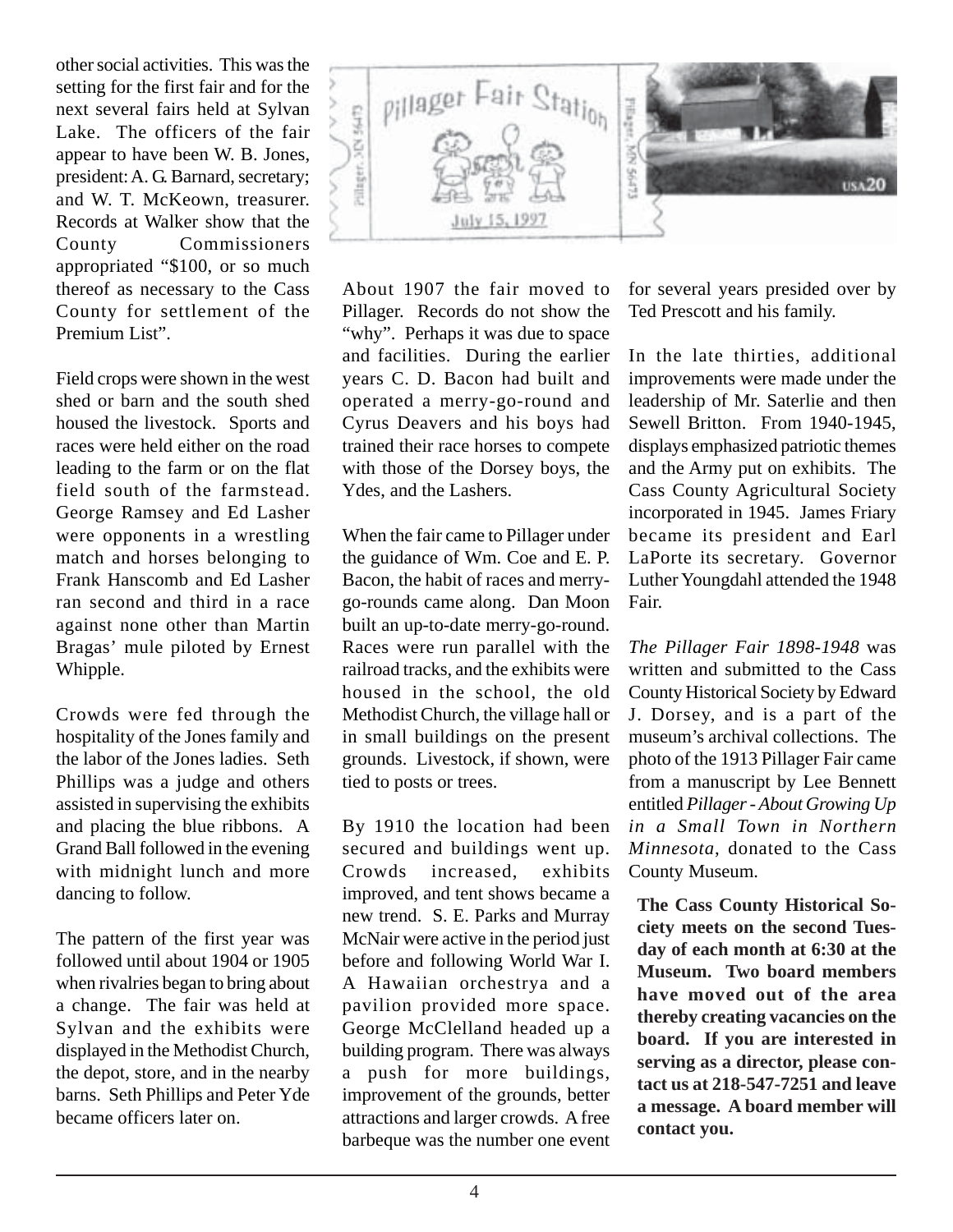**Sponsor**<br>Acorn Hill Resort **Membership** 

## Anderson Family Resorts Warren & Linda Anderson Carl & Judy Berg Don & Margaret Brown The Eikenberry Family First National Bank of Walker Jeanette Fisher Bob & Nita Frink Gramma Jo's Betty Hutt Phyllis Krueger Frank & Lois Orton Dr. Otto Ringle Spencer & Miriam Turner Tom & Doris Williams Underwood Family Foundation *Friend* Virginia Abullarada Carol Bennett Clarence/Bonnie Byersdorfer Tom & Jennifer Coen Jim and Shirley Dowson Dick & Donna Evenson Jerry & Renee Geving Robert & Shirley Jewell Pat Herbison Jones Steve & Connie Kaylor William J. Kline Bob & Shirley Mallory Chris & Dorothy Opheim Oliver & Virgie Opheim Bob & Sandy Pauly Lloyd Peterson Sylvia Peterson

Jim & Rhoda Pope Carol Sargent Dana and Bev Sheldon Bob & Ann Winegar

*In Memoriam* for : A.B. Oliver Family

*Individual* Amanda Amy Vi Blackburn Winnie Dau Schmidt Margaret Dewey Bessie Engebretson Dick Hein Beulah Hendricks Karen Keener Elsie Nelson Meryle O'Connor Patricia Oliver Diane Pitzen John Risteau Arthur Shenk Jeanette Silbaugh Sherry Wagner

*Cities & Townships*

Chapter Cy PEO, Walker City of Chickamaw Beach City of Federal Dam City of Lake Shore City of Walker Outing Chamber of Commerce Blind Lake Township Boy Lake Township Inguadona Township Kego Township Leech Lake Township Lima Township Loon Lake Township Otter Tail Peninsula Pine River Township Ponto Lake Township Powers Township Salem Township Shingobee Township Torrey Township Turtle Lake Township Wilkinson Township

*Patron*

Audrey Chelberg Tom & Sarah Cox George Dauphine Leland & Dorothy Delger Tony & Pat Doughty John & Thelma Grimley Dave & Honey Hamilton D. W. Jones Cecelia McKeig Mary Beth Mohr David Nieman Kelly & Jeanne Nelson Norbert & Rosie Ochs Hugo & Jana Pence Dick & Kathie Stoneking Harry & Martha Winter *Family* Henry & Ardyce Achermann Bob & Dodie Burdick Gordy & Liz Dahl Mark & Carole Houghton Don & Karen Jensen Steve & Kay Johnson Robert & Betty Kangas Karl & Sherry Kiisa C.R. & Tina Pelzl Richard & Glenna Tappe Bob & Germaine Yochum

## *Business*

American National Bank First Federal Bank Dr, Steve & Sharon Bilben Walker Animal Hospital Ranch House Supper Club Eric Myhra Ford Hummingbird Press Huddles South Shore Resort Ivanhoe Resort Kee Nee Moo Sha Resort Leroy Strand Electric Orton Oil Company